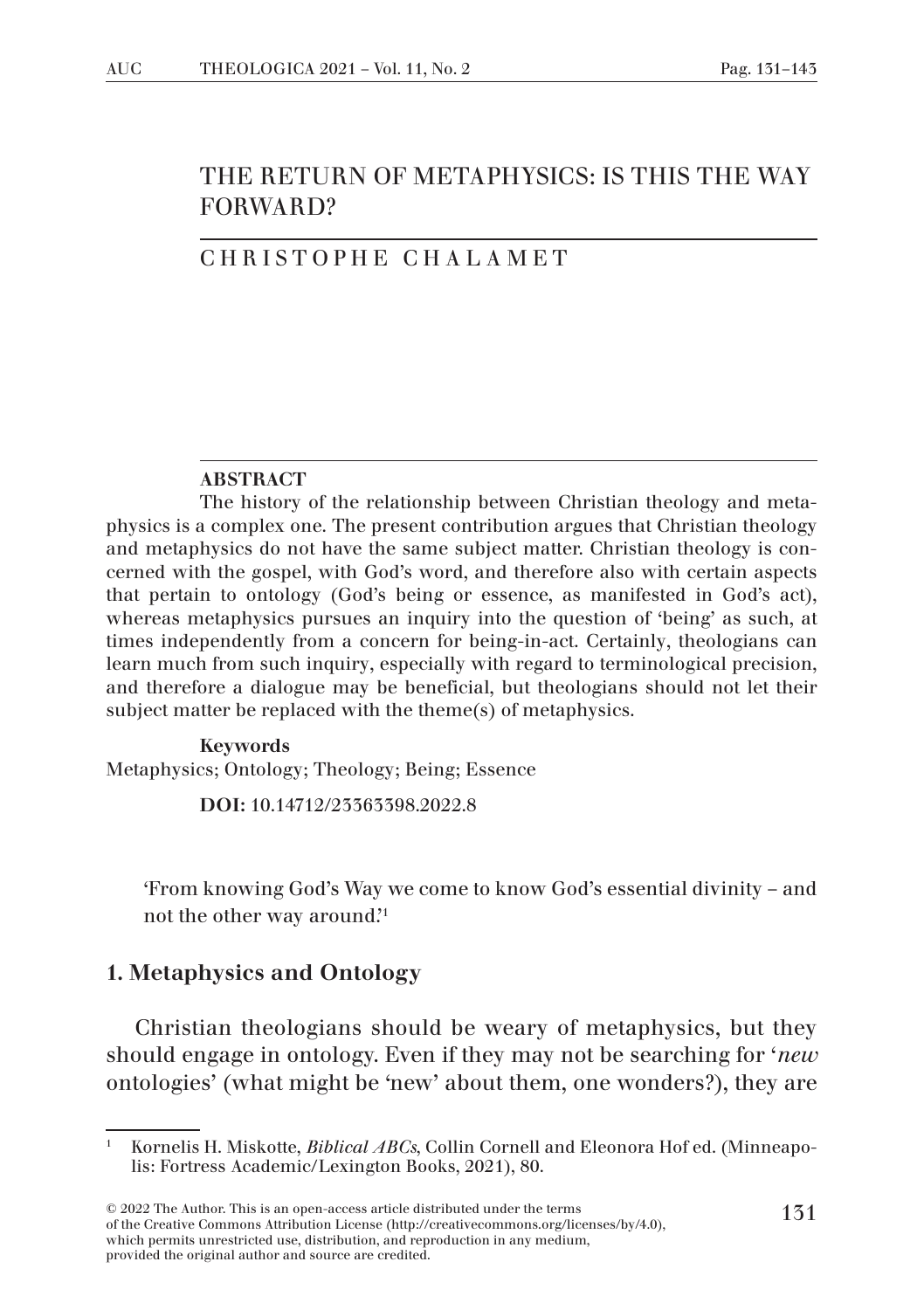certainly called to *think always anew* about the *kind(s)* of 'ontologies' that matter to Christian theology: first and foremost the being or reality of God in relation to the being or reality of the world, of human beings, and of creation as a whole. This, in a nutshell, is my position on the question of metaphysics and ontology in relation to Christian theology, and of course the real work only begins as I unpack further these opening statements.

Metaphysics is a notoriously fuzzy word, with a long and rich history, including a recent history characterised by several attempts at overcoming it. Trying to reach a provisional definition makes sense.2 By metaphysics, I understand reflection about being *qua* being, being 'as such', as well as about the ground of 'being'.3 And so metaphysics is one way of thinking and talking about 'being', and about 'what is', *as such*. As Jean Grondin has suggested, metaphysics aims to think about 'being and its reasons' ('l'être et ses raisons').<sup>4</sup> I would venture that metaphysics is one region within the larger field known as ontology since ontology is not merely concerned with what being is 'as such' but rather with many different versions and instances of 'being', including being-in-act or being-as-manifestation, or the truth or beauty of 'being', for instance.<sup>5</sup>

<sup>2</sup> One very useful resource here is: Jean-Marc Narbonne and Luc Langlois ed., *La métaphysique: Son histoire, sa critique, ses enjeux* (Québec-Paris: Presses de l'Université Laval-Vrin, 1999). See also: Philippe Capelle-Dumont et al. ed., *Métaphysique et christianisme* (Paris: Presses universitaires de France, 2015).

<sup>3</sup> As John Milbank puts it, in metaphysics 'the highest being, or first cause, is identified as a perfect instance of what is fundamentally knowable, namely a 'being', while beings themselves are accounted for through the causal efficiency of the highest being […].' John Milbank, 'Only Theology Overcomes Metaphysics,' *New Blackfriars* 76, n°895 (July-August 1995): 329 (325–43). Metaphysics posits a 'continuous ontological scale that combines the world and its first principle in a single order.' Giulio Maspero, 'Life as Relation: Classical Metaphysics and Trinitarian Ontology,' *Theological Research* 2/1 (2014): 36 (31–52). Or, to put it differently, and more broadly, metaphysics is the project of a knowledge of the first and universal principles of all beings: 'le projet d'une connaissance des principes premiers et universels de tous les êtres.' Fabienne Baghdassarian, 'Introduction' to Aristotle, *Métaphysique: Livre Lambda* (Paris: Vrin, 2019), 29.

<sup>4</sup> Jean Grondin, *Du sens des choses: L'idée de la métaphysique* (Paris: Presses universitaires de France, 2013), 32.

<sup>5</sup> Somewhat similarly, David Bentley Hart distinguishes between 'purely *metaphysical* questions regarding the relation between the Absolute and the dependent, and […] the still more fundamental *ontological* questions regarding the difference between divine and human being or the difference between God as God and each of us as *this* particular being […].' David Bentley Hart, *The Hidden and the Manifest: Essays in Theology and Metaphysics* (Grand Rapids: Eerdmans, 2017), 102.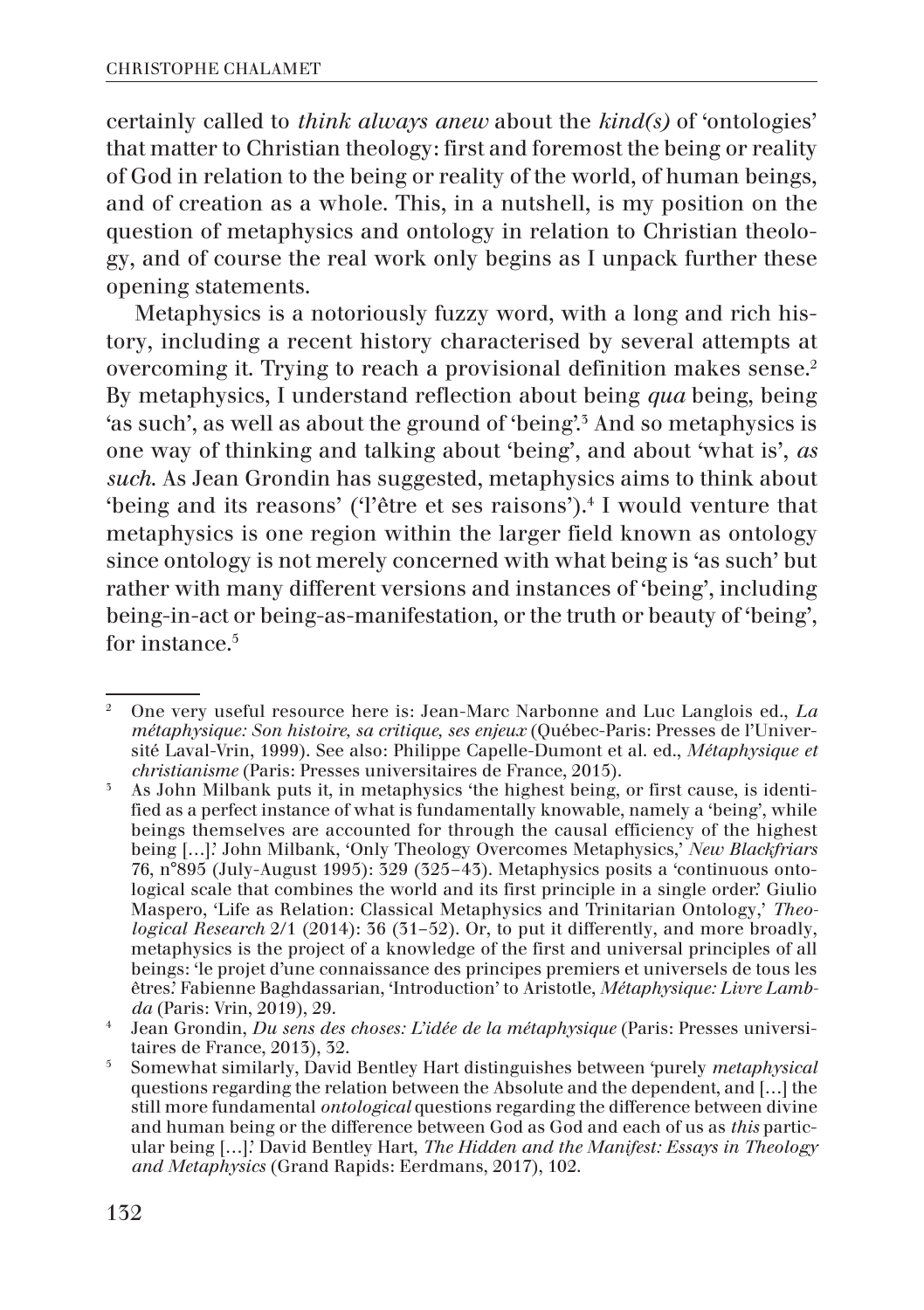Christian theology, properly understood, as practised by some of its most significant thinkers, and as distinct from philosophical theology (which of course has an utterly different stance on the question of metaphysics!), should not be interested in 'being as such', but instead in God, creation, and human beings as creatures. Being 'as such', being *qua* being is a philosophical theme, a philosophical abstraction with which Christian theology does not need to directly concern itself, unless one engages in the kind of philosophical theology which certainly is worth pursuing in its own right and which, undeniably, enjoys its own legitimacy and validity.

We should not imagine too quickly that when practitioners of metaphysics talk about 'Being' with a capital 'B', they are talking about God as confessed by Christians.<sup>6</sup> In some striking passages, Aristotle may have conceived of God as 'life', but this did not lead the philosopher to think of God as desiring anything or even as relating to anything, as Giulio Maspero has pointed out.7 As I see it, Protestant theology in modernity, following in this regard the 16th-century Protestant reformers, was right to criticise metaphysical discourses. It correctly wished instead to base theology on the interpretation of the specific message of the Scriptures, taking into account the rich tradition of biblical interpretation as well as using the resources of humanist culture, which included philosophical resources, to be sure. These philosophical resources, however, were studied and taken into consideration in a critical manner so as to let them enrich, but not dictate, the process and the results of scriptural interpretation.

In the footsteps of Albrecht Ritschl, but also taking the lead on the question of the relation between theology and metaphysics in the 1870s, Wilhelm Herrmann argued that

[...] the unmoved mover precisely lacks what is characteristic of the religious concept of God. The same is true of the relation of the human being toward the highest reality as Aristotle presents it: the specific aspects of religion are absent. […] this divinity is for the human being no more object of love than the air it breathes and the land it cultivates. The human being's

<sup>6</sup> 'The Aristotelian first mover and the world belonged to a single metaphysical order that philosophical thought could explore. On the contrary, one can only know the ontology of God through that which has been revealed. […] This ontology finds its foundation above, not below.' G. Maspero, 'Life as Relation,' 46–47.

<sup>7</sup> G. Maspero, 'Life as Relation,' 35.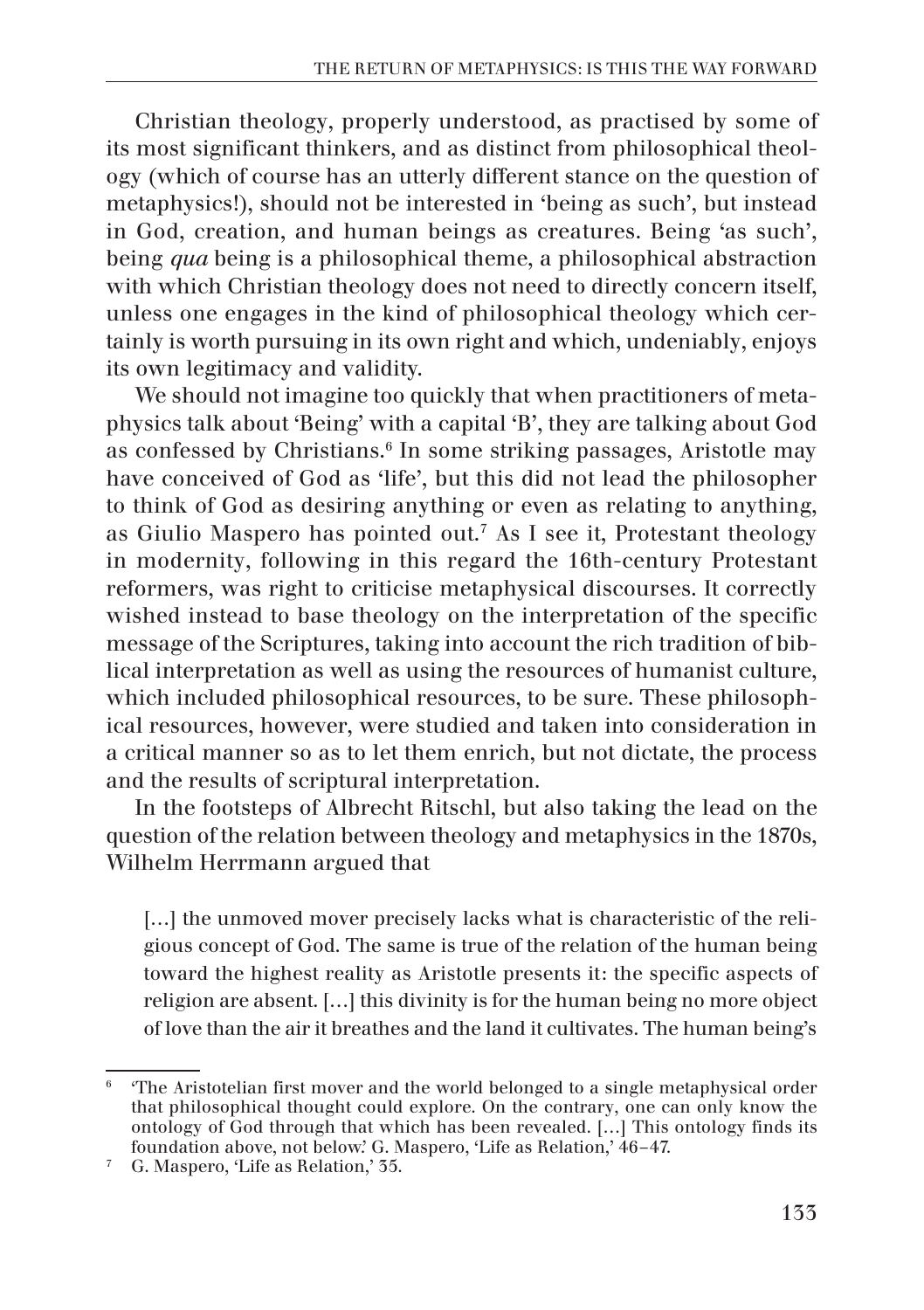relation to this divinity cannot be qualified as religious, for the human being is not related to it through any bond of reciprocal interest.<sup>8</sup>

One should think and talk about God 'within the limits of religion' alone, according to Wilhelm Herrmann.9 Religion calls for a specific way of talking and thinking about God: one grounded in a particular relation to God or a particular 'interest' in *who* God is *for us*, and not merely in *what* divinity might be like in itself or as such. Certain Reformatory accents are present behind Herrmann's reluctance to engage in metaphysical discourses. We may recall Calvin's distinction between *who* (*qualis est*) God is and *what kind* of divine object God might be (*quid est*). 'What is God? People who pose this question are merely toying with idle speculations. It is more important for us to know of what sort God is and what is consistent with God's nature.'10 We may also remember the strictures of Martin Luther with regard to metaphysical thinking, for instance on the theme of 'sin'.11

Calling for a return to Scripture is, of course, insufficient. That philosophical elements never were absent from the Reformers' interpretation of Scripture, or from ours today, is clear, and we should not be

<sup>8</sup> Wilhelm Herrmann, *Die Religion im Verhältniss zum Welterkennen und zur Sittlichkeit: Eine Grundlegung der systematischen Theologie* (Halle: Max Niemeyer, 1879), 126 (my translation); see also 102. See also Wilhelm Herrmann, 'Die Metaphysik in der Theologie,' *Schriften zur Grundlegung der Theologie*, vol. 1, ed. Peter Fischer-Appelt (Münich: Chr. Kaiser, 1966), 4. According to Albrecht Ritschl, to say that God is absolute, *causa sui* and *finis sui* is to say nothing about *who* God is, it is 'a purely formal concept without content,' an object that is 'deprived of all specific qualities.' A. Ritschl, 'Theology and Metaphysics: Towards Rapprochement and Defense,' (1881), in *Three Essays*, Albrecht Ritschl, trans. Philip Hefner (Philadelphia: Fortress Press, 1972), 166. An absolute God is 'a metaphysical idol.' Ibid., 167.

<sup>&</sup>lt;sup>9</sup> See Brian A. Gerrish, 'Theology Within the Limits of Piety Alone: Schleiermacher and Calvin's Doctrine of God,' in *Reformatio Perennis: Essays on Calvin and the Reformation in Honor of Ford Lewis Battles*, ed. Brian A. Gerrish and Robert Benedetto (Eugene: Pickwick, 1981), 67–87; reprinted in Brian A. Gerrish, *The Old Protestantism and the New: Essays on the Reformation Heritage* (London: T&T Clark, 1982), 196–207.

<sup>10</sup> John Calvin, *Institutes of the Christian Religion*, I.2.2, ed. John T. McNeill, trans. Ford Lewis Battles (Philadephia: The Wesminster Press, 1960), 41 (rev.). 'Itaque frigidis tantum speculationibus ludunt quibus in hac quaestione insistere propositum est, quid sit Deus; quum intersit nostra potius, qualis sit, et quid eius naturae conveniat scire.' *Institutio christianae religionis 1559*, ed. Peter Barth and Wilhelm Niesel, *Joannis Calvini opera selecta*, vol. 3 (Münich: Chr. Kaiser, 3rd ed. 1967), 35.

<sup>&</sup>lt;sup>11</sup> See for instance Luther's commentary on Psalm 51, in *Luther's Works* (Saint Louis: Concordia, 1955), vol. 12, see e.g. 339–41, on Psalm 51:4; *Weimar Ausgabe* 40.II,369,19-23 – 370,34-35.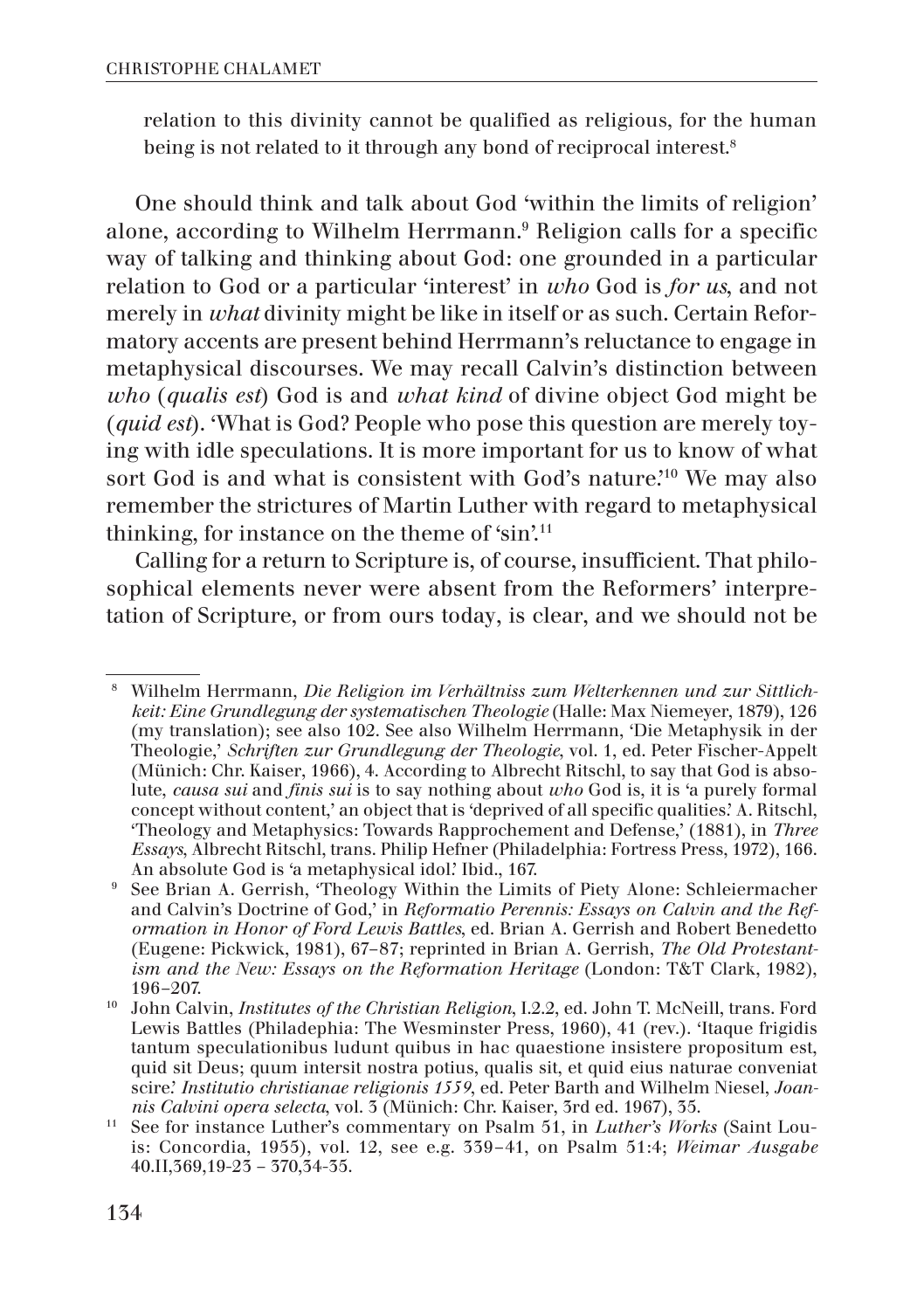oblivious to that fact. Moreover, the fact that Scripture itself points us in the direction of ontological (some would go further and say: metaphysical) claims is equally true.

But reaching some clarity on the intention of theology, on what theology's aim might be, is crucial, and on this point, I am convinced that its aim cannot be to establish a metaphysic or to 'revise' metaphysics – although, depending on the 'revision' which is proposed, one's hesitations might be alleviated to a considerable extent, since our more important 'battle' does not lie on the preliminary questions concerning the possibility of metaphysics in Christian theology but on the very claims that we make in relation to the heart of the matter (but of course, the two are related, and the preliminary questions should be treated in light of the heart of the matter, as Karl Barth suggested<sup>12</sup>).

The aim of Christian theology is to reflect on what the Christian faith is 'all about', namely: God's revelatory act toward Israel and the world, through God's Word, that is – as Christians further explicate – through God's Son, Jesus Christ, in the power of the Holy Spirit. The crucial term 'act' is significant in this statement: 'God's revelatory *act*' is what Christian theology focuses on centrally. This is not to say that 'being' is suddenly dismissed, as some may then be tempted to suggest! God's revelatory act tells us something crucial about who God *is* and how God *is* – not about 'being as such', it seems to me, but about the being *of God*, about the being *of the world* and all the creaturely realities that make this world what it is. Commenting on the fourth gospel, Thomas Aquinas wrote:

The root and fount of the knowledge of God is the Word of God, namely Christ: 'The Word of God on high is the fount of wisdom (Sir. 1:5).' But human wisdom consists in the knowledge of God. This knowledge is derived to human beings from the Word, because insofar as they participate [in] the Word of God, they know God. Hence he says: The world has not known you in this way, 'but I,' the fount of wisdom, your Word, 'have known you,' by the eternal knowledge of comprehension. […] From

 $12$  To be truly imperious, the necessity of dogmatic prolegomena, i.e., of an explicit account of the particular way to be taken in dogmatics, must be an inner necessity grounded in the matter itself.' Karl Barth, *Church Dogmatics* I/1 (1932), trans. Geoffrey W. Bromiley, ed. G. W. Bromiley and T. F. Torrance (London–New York: T&T Clark, 2004), 31. 'In the prolegomena to dogmatics, […] we ask concerning the Word of God as the criterion of dogmatics.' Ibid., 43.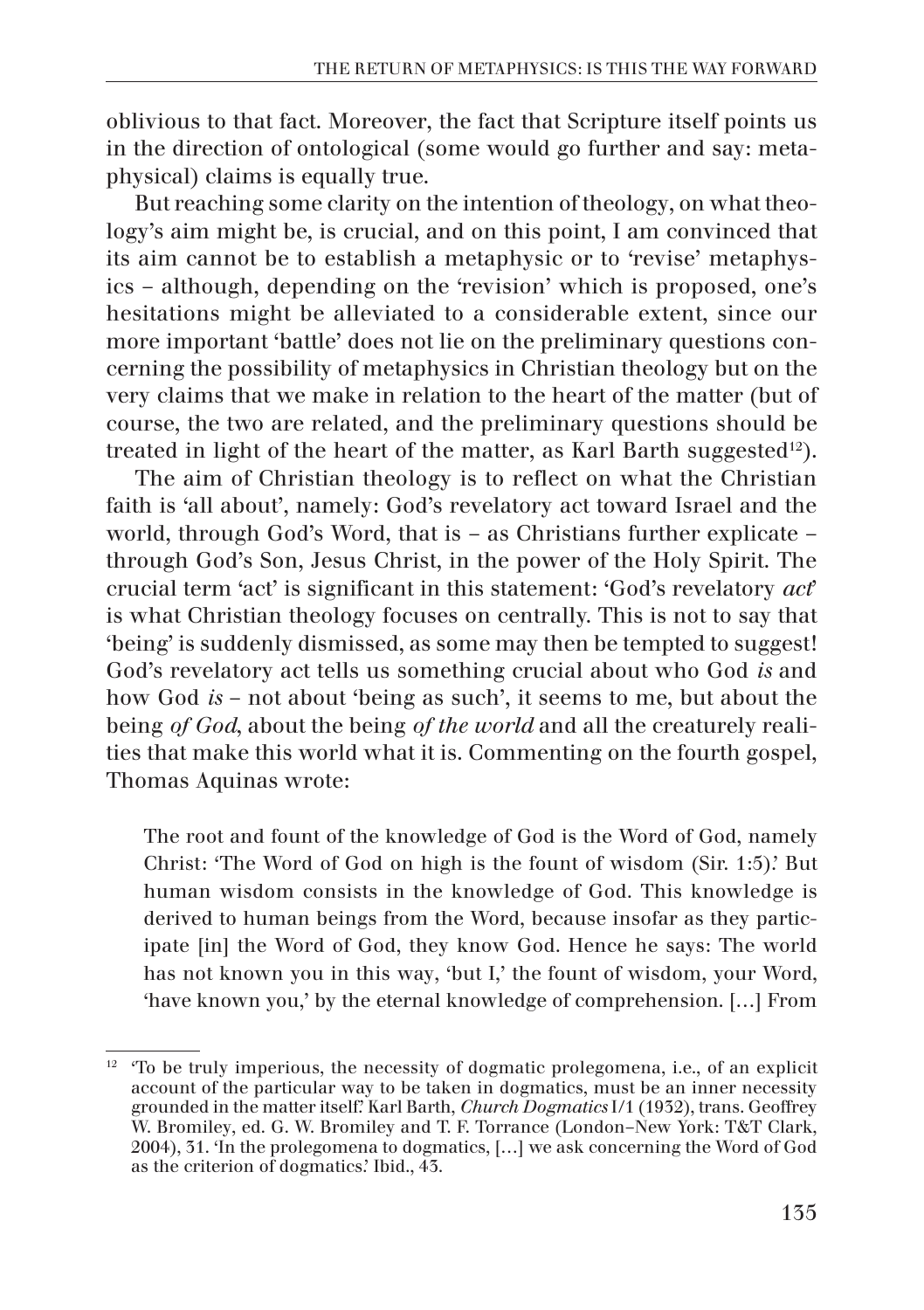this knowledge of the Word, which is the fount and root, are derived, like streams and branches, all the knowledge of the faithful.<sup>15</sup>

The 'root and fount' of knowledge, in Christian theology, is inseparably linked to the encounter between the Word and creation. Karl Barth was in full agreement with this stance. He had no reservations with theological language about 'essence', including God's 'essence' or the divine 'essence', but he was not ready to disconnect this kind of talk from God's act: 'What makes God who God is, the divine individuality and specificity, the *essentia* or 'essence' (*Wesen*) of God – we shall encounter him either at the place where God acts (*handelt*) toward us as Lord and Saviour or not at all.'14

To ask 'who' God is, and from there also 'what' God's being is like, not as such but in relation to God's act, is quite obviously an ontological question, and a legitimate one. But is it then also a metaphysical

<sup>13</sup> *In Ioan*. c. 17, lect. 6 (n° 2267–8). Quoted in Dominic Legge, *The Trinitarian Christology of St Thomas Aquinas* (Oxford: University Press, 2017), 76 (rev.). Or see Aquinas' *Summa theologiae*, I, q. 1, a. 7 (ad 1): 'Although we cannot know in what consists the essence of God, nevertheless in this science we make use of His effects, either of nature or of grace, in place of a definition, in regard to whatever is treated of in this science concerning God […].' See also Origen's opening words in his Preface to *On First Principles*: 'All who believe and are assured that *grace and truth came through Jesus Christ*, and who know Christ to be the truth, according to his saying, *I am the truth*, derive the knowledge which leads human beings to live a good and blessed life from no other source than from the very words and teaching of Christ.' Origen, *On First Principles: A Reader's Edition*, trans. John Behr (Oxford: University Press, 2017), 5. '[…] God gets titles from the actions God is believed to perform for our lives.' Gregory of Nyssa, *Against Eunomius*, book 2, §149, in *Gregory of Nyssa: Contra Eunomium II: An English Version with Supporting Studies*, ed. Lenka Karfiková, Scot Douglass and Johannes Zachhuber with Vít Hu*š*ek and Ladislav Chvátal (Leiden-Boston: Brill, 2007), 91. The same is true of Cyril of Alexandria: 'What is at stake in their works [i.e. Cyril's and Irenaeus's words; CC] is primarily soteriological, and their aim is to prove that the entire divine economy tends toward the filial adoption of human beings. […] Cyril's reflexion thus always has as its starting-point the revelation of God in God's economy, and what is at stake is the union of the human being to the Trinity, spiritually through the presence in the human of the Holy Spirit, and bodily through the participation in the mystical eulogy (eucharist), that is in the body of Christ.' Marie-Odile Boulnois, *Le paradoxe trinitaire chez Cyrille d'Alexandrie. Herméneutique, analyses philosophiques et argumentation théologique* (Paris: Institut d'études augustiniennes, 1994), 598 (my translation). Karl Barth put it in this way: 'Nicht das Sein als solches hat die Ewigkeit, aber die Ewigkeit als solche hat das Sein in sich.' *Kirchliche Dogmatik* II/1 (Zollikon-Zurich: EVZ, 1940), 687.

<sup>14</sup> *Church Dogmatics* II/1, trans. T. H. L. Parker, W.B. Johnston, Harold Knight and J. L. M. Haire, ed. G. W. Bromiley and T. F. Torrance (London-New York: T & T Clark, 2004), 261 (rev.) (for the original version see *Kirchliche Dogmatik* II/1:293).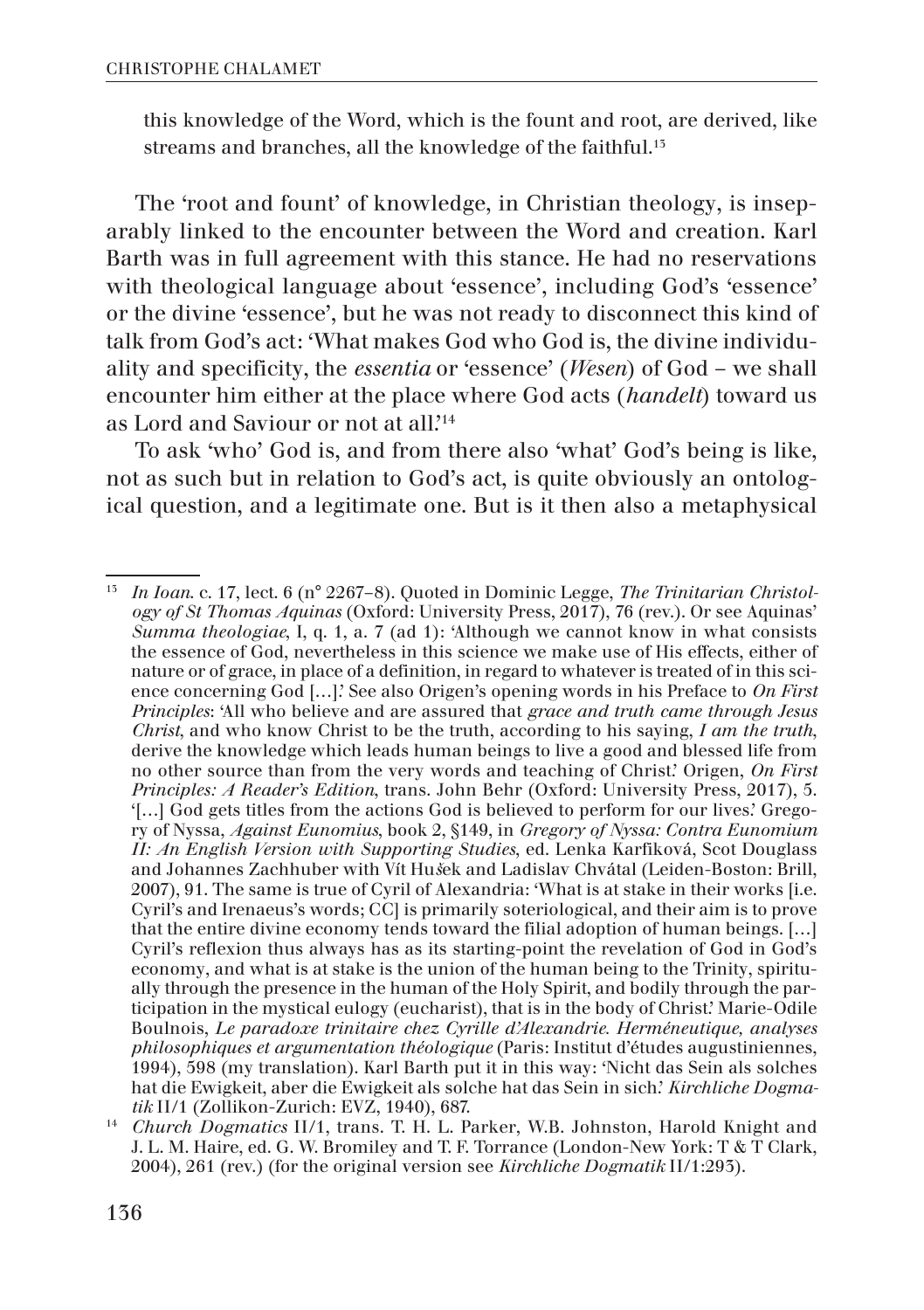question? An answer to this question depends, of course, on the definition of 'metaphysics'.15 I have (very briefly) suggested one above.

Can there be a 'Christian metaphysics'? Can there be a sort of metaphysics which is not 'utterly uninformed by revelation'?16 Some will certainly answer affirmatively and plan to embark on this path. Certainly, some philosophical theologians will be among them, and, once again, the legitimacy of doing this is not in question. To me, however, 'Christian metaphysics' is an attempt at mixing oil with water, and we better leave 'metaphysics' to the ancient, medieval, and modern philosophical project of thinking about God as 'first cause', as 'prime mover' and 'ultimate principle' of reality as a whole, etc. As the French Roman-Catholic theologian Claude Geffré suggested, Christianity is the 'religion of the gospel', and Christian theology as a whole should aim to remain, quite centrally and decisively, a theology of the gospel.<sup>17</sup> Some will argue that, in order for Christian theology to be a theology of the gospel, a metaphysic is required. John Betz has recently argued that, 'without metaphysics (whether it be affirmed implicitly or explicitly, whether it comes into play as a prolegomonon or as a postlegomenon) faith is rendered absurd – a believing in fairytales […]'.18

For reasons I have tried to articulate above (reasons that would certainly deserve much more elaborate treatments), I beg to differ. Some of the most significant Christian theologians in the modern era as well as in the premodern era have been able to articulate widely influential and sound teachings without recourse to metaphysics, and indeed at times leaving metaphysics aside. That being said, it seems crucial to me not to simply posit the final contradistinction between Christian

<sup>15</sup> Here I disagree with Giulio Maspero's claims: 'The encounter with God urges one to wonder *what* this being *is* that speaks and acts in history. And this is a metaphysical question, as is the question *what* Jesus *is*.' Giulio Maspero, 'Life as Relation,' 36.

<sup>16</sup> For this expression, see David Bentley Hart, *The Hidden and the Manifest: Essays in Theology and Metaphysics* (Grand Rapids: Eerdmans, 2017), 180. Hart is correct, it seems to me, to suggest that 'the development of Christian thought led inevitably to the dissolution of the idea of 'being' as a metaphysical 'object' within the economy of beings' (ibid., 138, note 1). This at least is true of the most significant Christian thinkers. Similarly, albeit less radically, Giulio Maspero sees the articulation of trinitarian doctrine 'as the slow and laborious self-development of this new ontology, no longer merely a metaphysical theory.' Giulio Maspero, 'Life as Relation,' 37. But of course 'the idea of "being" as a metaphysical "object"' never disappeared from the picture, even among theologians.

<sup>17</sup> Claude Geffré, *Le christianisme comme religion de l'Évangile* (Paris: Cerf, 2012).

<sup>18</sup> John R. Betz, 'After Heidegger and Marion: The Task of Christian Metaphysics Today,' *Modern Theology* 34/4 (2018): 568 (565–597).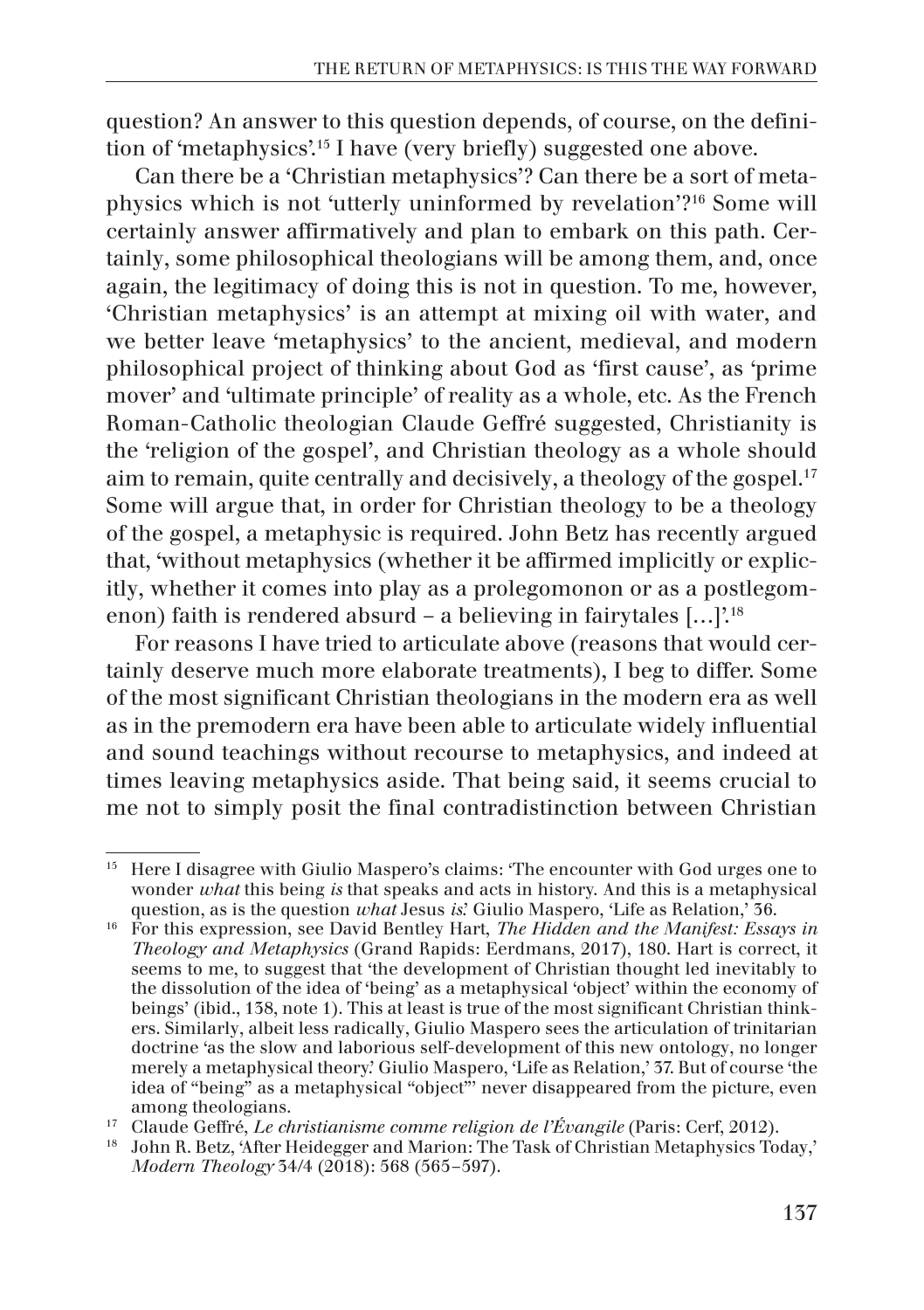theology and metaphysics but to leave open the possibility of a critical dialogue between them. The point is not merely to part ways and bid farewell but to keep dialoguing and raising critical questions across the disciplines and various approaches. It is important that the disciplines keep bothering each other rather than let the other in peace.<sup>19</sup>

### 2. The Indispensible 'Caesura'

What is the 'problem', then, with metaphysics? It has been accused, and it is still being accused, of many things, of course. I find it intriguing that even contemporary thinkers who appear to promote metaphysics admit that one of its problems may be its tendency to consider reality and its ultimate origin 'as a seamless ontological continuum', as David Bentley Hart put it.<sup>20</sup> Here, it is the marginalising of the 'infinite qualitative difference' between the Creator and the creatures which is identified as the key flaw in metaphysical thought. To mitigate this problem, according to Hart, we need to turn to the 'analogy of being', properly construed, namely as the very opposite of any domesticating of God through a doctrine of being common to both the Creator and the creatures. The doctrine of the analogy of being, here, implies a 'disruption', it 'introduces an unclosable ontological caesura' in the place of 'a seamless ontological continuum'. For, Hart adds, 'there is no simple, uninterrupted ontological continuum as such between God and creation […].'21 This notion of an uninterrupted continuum between the creature and the Creator is indeed the reason for a good amount of distrust versus metaphysics in the first place, and not just among Protestants, but especially among them. Whether the analogy of being is the solution to this problem remains to be seen – certainly it may

<sup>19</sup> See Eberhard Jüngel's nuanced as well as firm stance in *Gott als Geheimnis des Welt. Zur Begründung der Theologie des Gekreuzigten im Streit zwischen Theismus und Atheismus* (Tübingen: Mohr Siebeck, 6th ed. 1992), 62–63 and 145; *God as the Mystery of the World: On the Foundation of the Theology of the Crucified One in the Dispute Between Theism and Atheism*, trans. Darrell L. Guder (London-New York: Bloomsbury T&T Clark, 2014), 49 and 110.

<sup>&</sup>lt;sup>20</sup> The analogia entis [...] introduces an unclosable ontological caesura into what mere metaphysics treats (quite unconsciously) as a seamless ontological continuum. And this is the interval of being that lets us *be* as the creatures we are […]. This disruption – this infinite qualitative distinction between God and creatures – is one that, within the *ordo cognoscendi*, we must call 'analogy' […].' D. B. Hart, *The Hidden and the Manifest*, 103.

<sup>21</sup> Ibid., 104.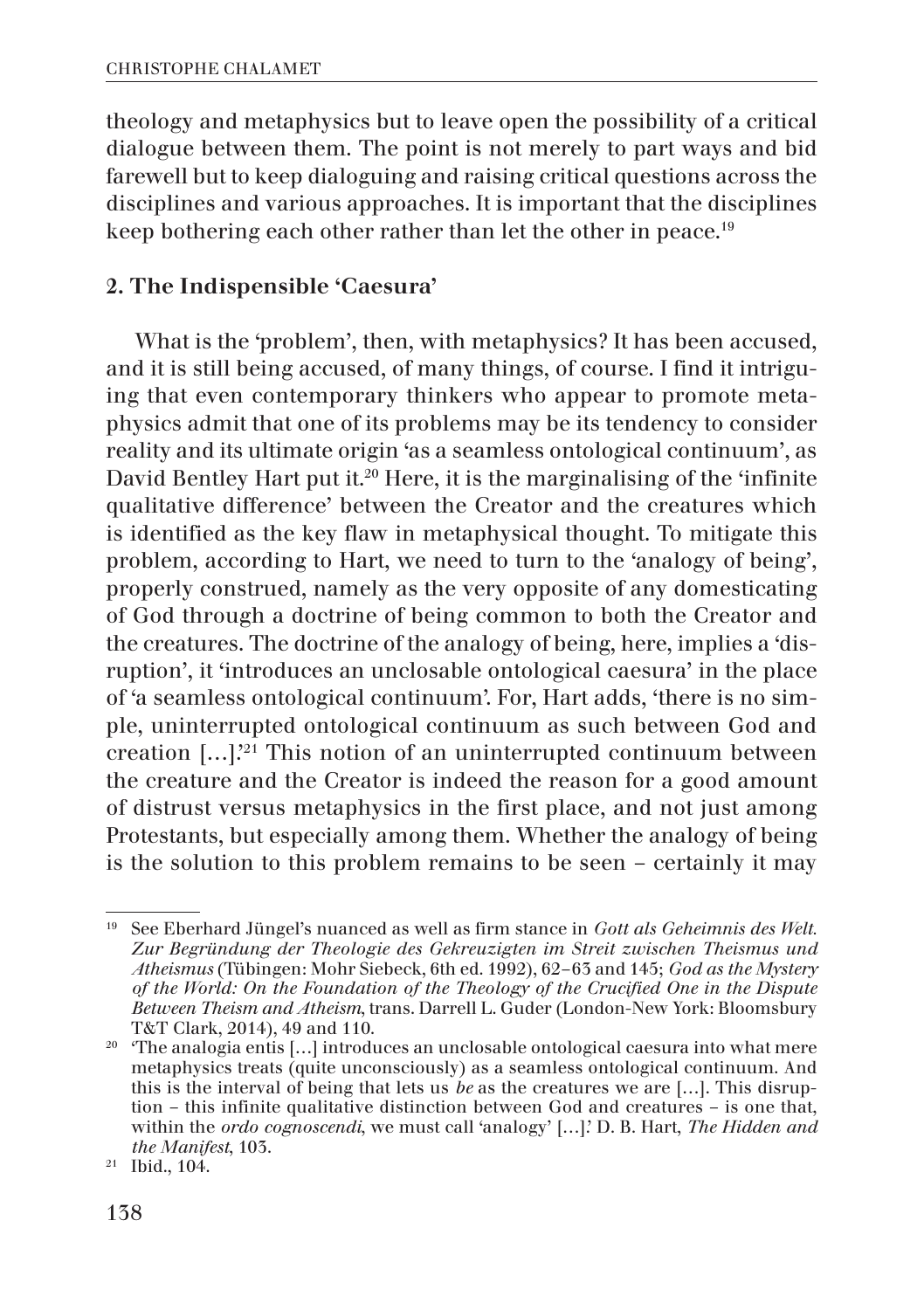appear promising if one understands this point of theological teaching in close connection with the well-known saying from the Fourth Lateran council on the 'greater dissemblance' (*maior dissimilitudo*) between the Creator and the creature  $(1215).^{22}$ 

## 3. Theological Ontology Rather than Metaphysics

Thinking theologically about 'being' – not being 'as such', but *God's* being and the being of *creation* – remains an indispensable task for Christian theology today. This should go without saying. But how should we proceed as we attempt to fulfil this task? Everything begins, it seems to me (and I am not alone in stating this), with God's *act* in history. Without God's act in history, we could not utter any genuine – but also necessarily inadequate – theological word about God's being or the being of the world.<sup>25</sup> And God's act bears a name, in Christian theology: Jesus of Nazareth, God's word uttered in the power of the Spirit, God as 'Immanuel'. That God is 'with' God's people, that God does not wish to be without God's people, is arguably one of the key assertions in both the Old and the New Testament, a statement found in some of its most decisive texts (see Exod. 3:12; 6:6–7; see of course the gospel according to Matthew, which, significantly, is framed as a whole by the word 'Emmanuel', in Matt. 1:23 and 28:20).24

As soon as we touch on these central features of the biblical narrative, we find ourselves in very different waters, it seems to me, than the usual metaphysical waters. We find ourselves doing theology, right

 $22$  '[...] between the Creator and the creature so great a likness cannot be noted without the necessity of nothing a greater dissimilarity between them.' Denzinger, §806; *Decrees of the Ecumenical Councils*, vol. 1, ed. Norman P. Tanner (Washington DC: Georgetown University Press, 1990), 231–32. See, however, Eberhard Jüngel's penetrating critique, on behalf of a primarily (but not exclusively) kataphatic understanding of theology, of the Lateran IV version of the analogy of being, in *God as the Mystery of the World: On the Foundation of the Theology of the Crucified One in the Dispute between Theism and Atheism*, trans. Darrell L. Guder (Grand Rapids: Eerdmans, 1983), 282–95.

<sup>&</sup>lt;sup>25</sup> John Zizioulas puts it this way: 'For Israel, truth in general, and faith in God more specifically, are not a matter of theory for they do not come from observation (*theoria*) of the cosmos. Truth comes through history, and from God's interaction with the people of Israel and thus through their experience and history.' John D. Zizioulas, *Lectures in Christian Dogmatics*, ed. Douglas H. Knight (London-New York: T&T Clark, 2008) 42–43.

<sup>&</sup>lt;sup>24</sup> The fourth gospel then goes further and points to a being 'in' or 'among' the other, rather than simply 'with'; see John 14:20 or 17:21; see 17:12 for 'with/among them'/ μετ' αὐτῶν.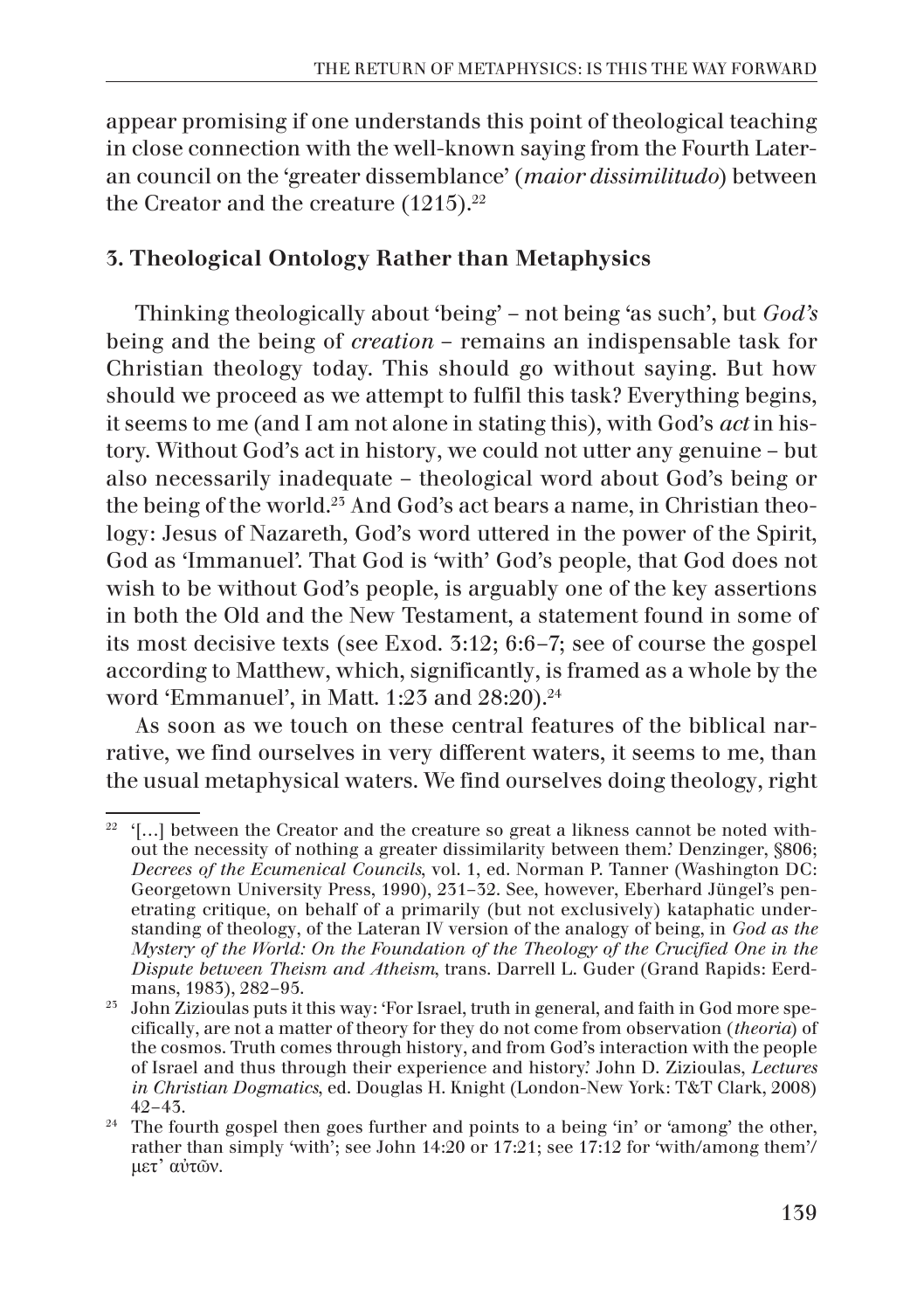from the start – which of course does not forbid letting ourselves being questioned by philosophy as well by metaphysics. Here freedom and love, love and freedom are recognised as belonging 'to the foundation of being itself',25 or rather, as I would suggest putting it so as to be less general or abstract, as expressing the very heart of who *God* is.

To sustain itself, still today, Christian theology needs to let itself be nourished 'in green pastures' and refreshed 'beside still waters' (Psalm 23:2), the pastures and waters of the Scriptures that beg for our attention and our interpretation: *there* is its food, its sustenance, its starting point, not just as a closed (or, better, open) book, not as an immediate, 'graspable' divine word, but as a witness to God's act and God's being (or vice-versa; God's act and God's being, I would argue, are co-original, without priority of one over the other, even logically speaking). God, as confessed by Christians and by Jews, is the One who bends down to the world because God hears the cry coming from God's people (Exod. 2:23–25). This 'bending down', this 'hearing', is what many rightly miss in traditional metaphysics, since metaphysics quite often focuses on causality and on going up the causal ladder, step after step, in order to attain a first cause (see already Plato's *Symposium*, 211b–c) that is immutable and thus incapable of such 'bending down'. Instead of a metaphysics of a 'first', 'unmoved cause', instead of abstract debates that turn on substance metaphysics, we need a theological ontology orientated and shaped right from the start (this entire discussion has much to do with *where* we begin as theologians) by the triune God's life-giving and liberating act and by the human quest for the One true source of life and meaning. I wish to end by sketching the possible contours of such a theological ontology.

## 4. What Kind of Trinitarian Theological Ontology?

The idea that Christian theology is inherently trinitarian, that it does not merely become trinitarian toward the end or at the very end of the presentation of its content, but that it is trinitarian right from the start, is still being debated – and that is not a bad sign, for we need to ask ourselves what it means to begin straightaway with a trinitarian outlook, and how we may (or may not) do this.

 $25$  G. Maspero, 'Life as Relation,' 42.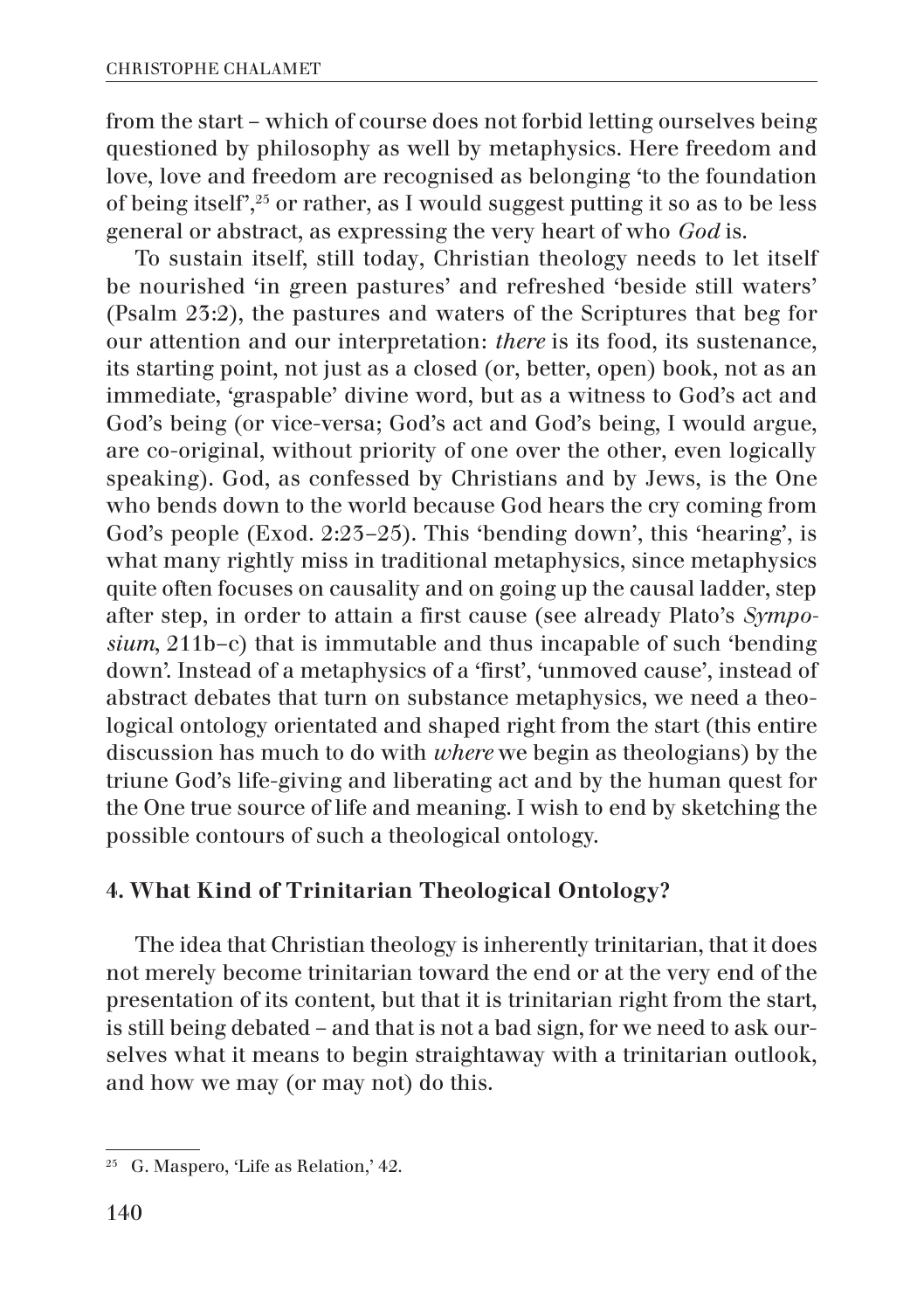Here are some of the contours of the kind of trinitarian theological ontology which I think may be promising today:

a) We cannot retreat to a 'pre-covenantal' God, that is, to 'a God' who does not commit to being God 'for' God's people, and who intends that God's people will respond in a corresponding manner. This, of course, is another reason why thinking in abstract ways about 'being as such' may not deserve a place within Christian theology proper (even as, to repeat, it may still be of interest, and with complete legitimacy, in the context of various kinds of philosophical theologies).

b) A responsible Christian trinitarian ontology centres on the sending of the Son by God the Father, in the power of the Spirit, without severing God's act *ad extra* from God's own life, but also without simply collapsing or confusing the two. Consequently, the person of the Logos cannot be considered independently from the historical figure Jesus of Nazareth – even as they cannot be conflated (the Logos was not eternally 'enfleshed', even as we may claim that the Logos was eternally meant to assume human flesh). This is another radical revision, to say the least, of traditional notions of God or of divinity. God's own Word and Spirit are addressed, sent out, beyond God's own life, thereby creating and recreating everything that is not God. The Old and the New Testament render witness to this ecstatic movement, from God outward. This ecstatic movement has something to do, not just with God's act but with who God is.

c) God's own life is a life of plenitude, from all eternity. In that regard, God does not 'need' the world or any special partnership with anybody. Such statements are puzzling to some, and one can understand why, but these claims remain important, not simply to preserve God's freedom 'from' the world, but precisely to express as best we can God's freedom 'for' the world. God's relation to the world is a relation characterised by grace, and so, quite inescapably, by freedom – certainly not by any necessity that might work as a compelling force acting upon God. The legitimate puzzlement may be related to the conviction that God's freedom has nothing to do with arbitrariness, as if God could just as well have decided *not* to create the world, or as if God had many different options, so that, after some deliberations, God opted for this option rather than all the other possibilities. Although the word 'necessity' may be too strong here, Christian theology needs to show how creation befits the very being of God as love that constantly flows or circulates within God's own life as well as without.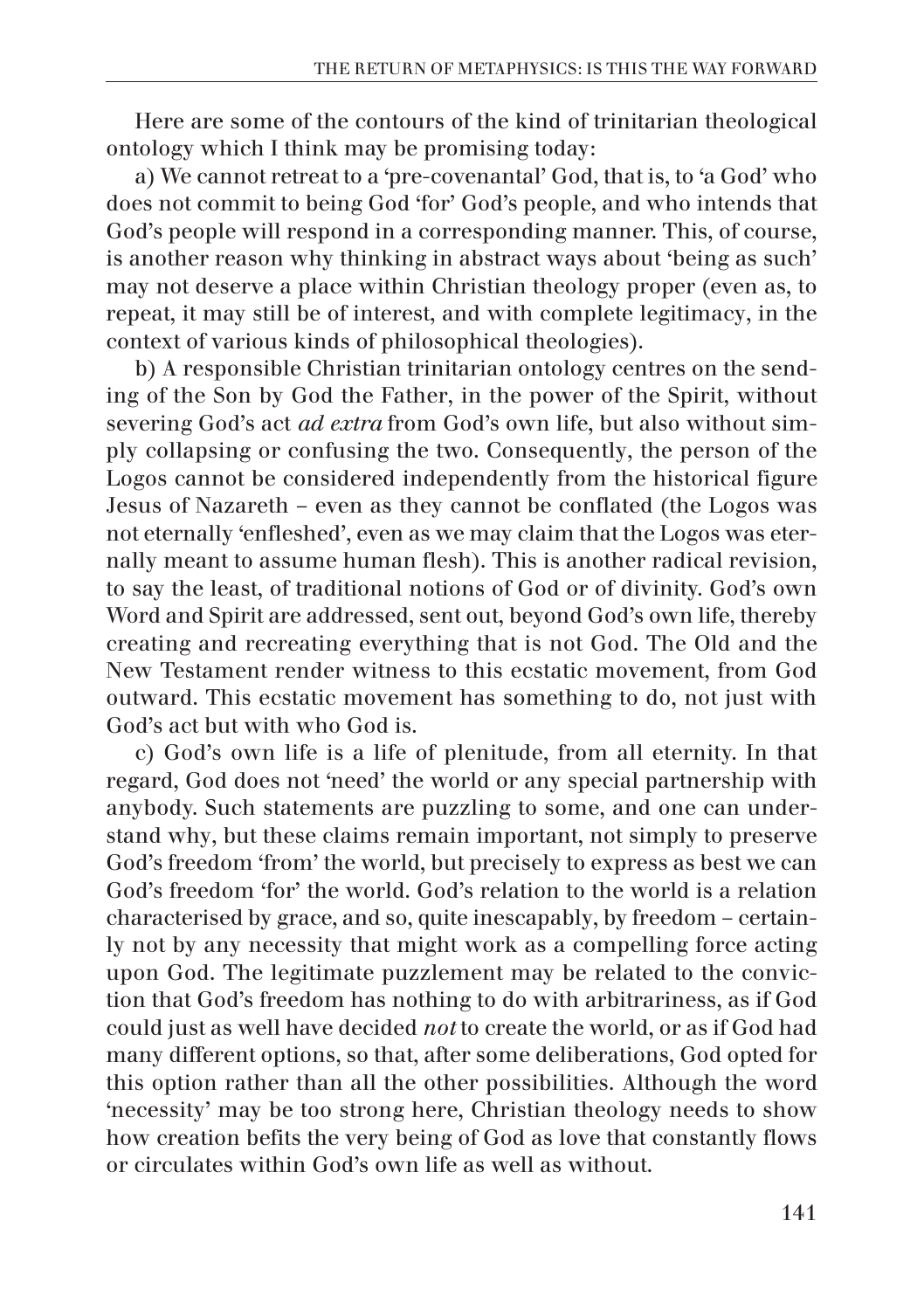d) How do we know that God's love flows within God's own life? Is this not pure speculation (as Rudolf Bultmann and others would have argued<sup>26</sup>)? No! Significant gospel narratives – and not simply in the fourth gospel – point in this direction: 'This is my Son, the Beloved, with whom I am well pleased' (Matt. 3:17; οὗτός ἐστιν ὁ υἱός μου ὁ ἀγαπητός, ἐν ᾧ εὐδόκησα; see also Mark 1:11 where, very interestingly, the Father directly addresses Jesus his Son: σὺ εἶ ὁ υἱός μου ὁ ἀγαπητός, ἐν σοὶ εὐδόκησα). In passages such as this one, it is as if a bit (and probably *more* than a bit) of the veil is being lifted before us: something *decisive* concerning God's own life, concerning the relation between the Father and the Son, is disclosed to us. It is in such passages that our (always tentative and provisional) thinking about and indeed our faith in God, i.e. in God's triune life as a life of shared love, finds always anew its horizon. But it would be a grave mistake, it seems to me, to focus on these passages to the detriment of God's involvement in our history in order to redeem, i.e. to liberate, enslaved human beings and creatures. There is more than a grain of truth in Kornelis Miskotte's claim: 'The Bible shows no great interest in substances, properties, characteristics, principles. Instead, it attends to what has happened; is happening. It matters that something happens. […] God's being can be found nowhere else than in what God does.'27 And yet Miskotte goes too far, for indeed the Bible shows an abiding interest in the 'characteristics' and 'properties' of the God of Israel, who also manifests Godself as the Father of Jesus Christ.

Christian theology must do better than bifurcate into speculations concerning God's immanent, triune life, on the one hand, and God's intent of liberation for God's people and God's creation, on the other. We need to find or create bridges between theologians, correlating God's liberating action for and in the world with God's own life in Godself. And we need to make it clear that the centre of gravity of Christian theology does not lie in God's own life as such, but precisely in the *sharing*, by God, of God's own life with God's people and with creation: the heart of it all lies in God's freeing and life-giving act in history. The story of Jesus' baptism in the Jordan, alongside many other texts from

<sup>&</sup>lt;sup>26</sup> See for instance Rudolf Bultmann, 'The Question of Natural Revelation,' in Rudolf Bultmann, *Essays Philosophical and Theological* (New York: Macmillan, 1955), 90–118.

<sup>27</sup> Kornelis H. Miskotte, *Biblical ABCs: The Basics of Christian Resistance*, trans. Eleonora Hof and Collin Cornell (Minneapolis: Fortress Academic/Lexington Books, 2021), 94.